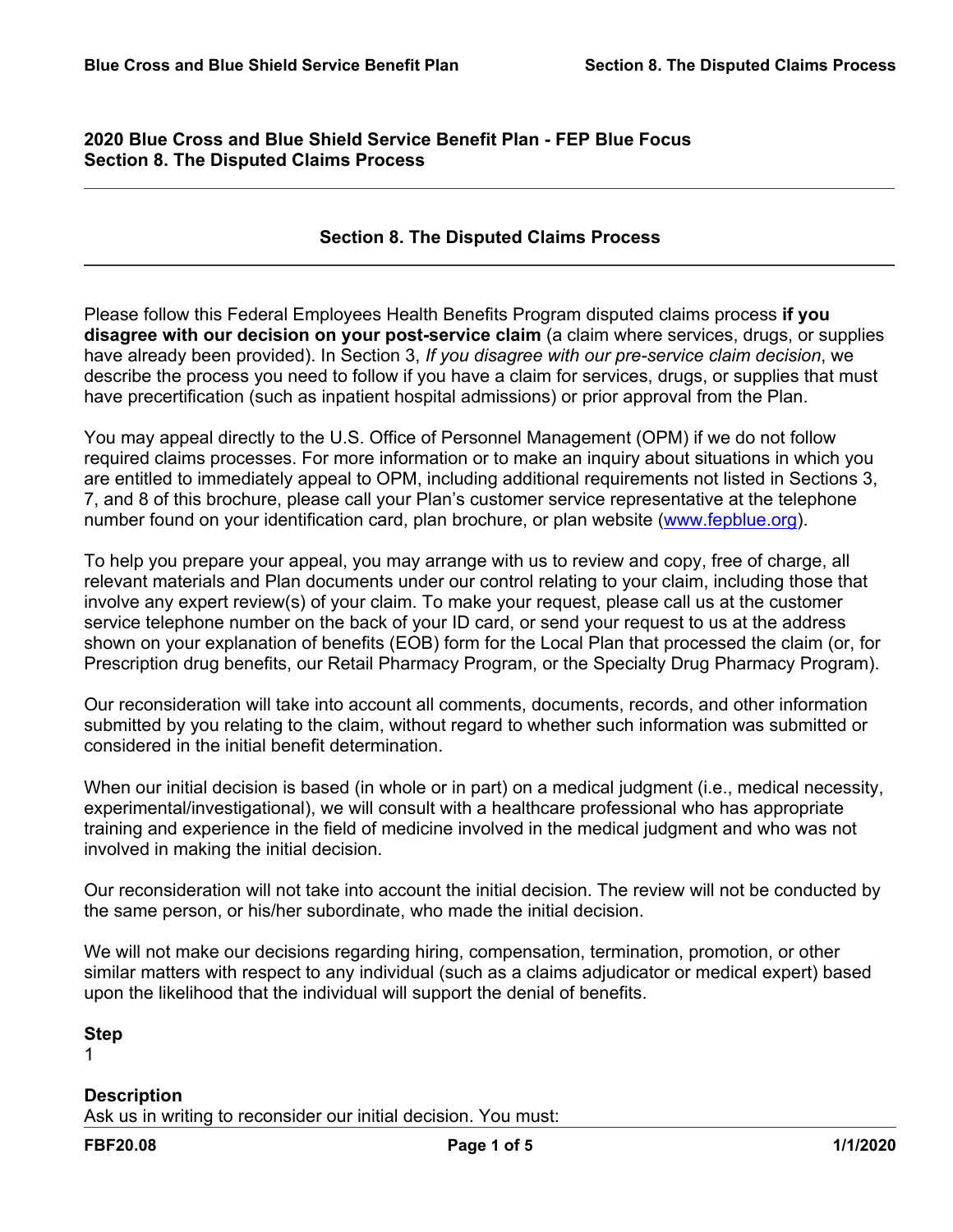a) Write to us within 6 months from the date of our decision; and

b) Send your request to us at the address shown on your explanation of benefits (EOB) form for the Local Plan that processed the claim (or, for Prescription drug benefits, our Retail Pharmacy Program or the Specialty Drug Pharmacy Program); and

c) Include a statement about why you believe our initial decision was wrong, based on specific benefit provisions in this brochure; and

d) Include copies of documents that support your claim, such as physicians' letters, operative reports, bills, medical records, and explanation of benefits (EOB) forms.

We will provide you, free of charge and in a timely manner, with any new or additional evidence considered, relied upon, or generated by us or at our direction in connection with your claim and any new rationale for our claim decision. We will provide you with this information sufficiently in advance of the date that we are required to provide you with our reconsideration decision to allow you a reasonable opportunity to respond to us before that date. However, our failure to provide you with new evidence or rationale in sufficient time to allow you to timely respond shall not invalidate our decision on reconsideration. You may respond to that new evidence or rationale at the OPM review stage described in Step 3.

### **Step**

2

# **Description**

In the case of a post-service claim, we have 30 days from the date we receive your request to:

a) Pay the claim or

- b) Write to you and maintain our denial or
- c) Ask you or your provider for more information.

You or your provider must send the information so that we receive it within 60 days of our request. We will then decide within 30 more days.

If we do not receive the information within 60 days, we will decide within 30 days of the date the information was due. We will base our decision on the information we already have. We will write to you with our decision.

### **Step**

3

# **Description**

If you do not agree with our decision, you may ask OPM to review it.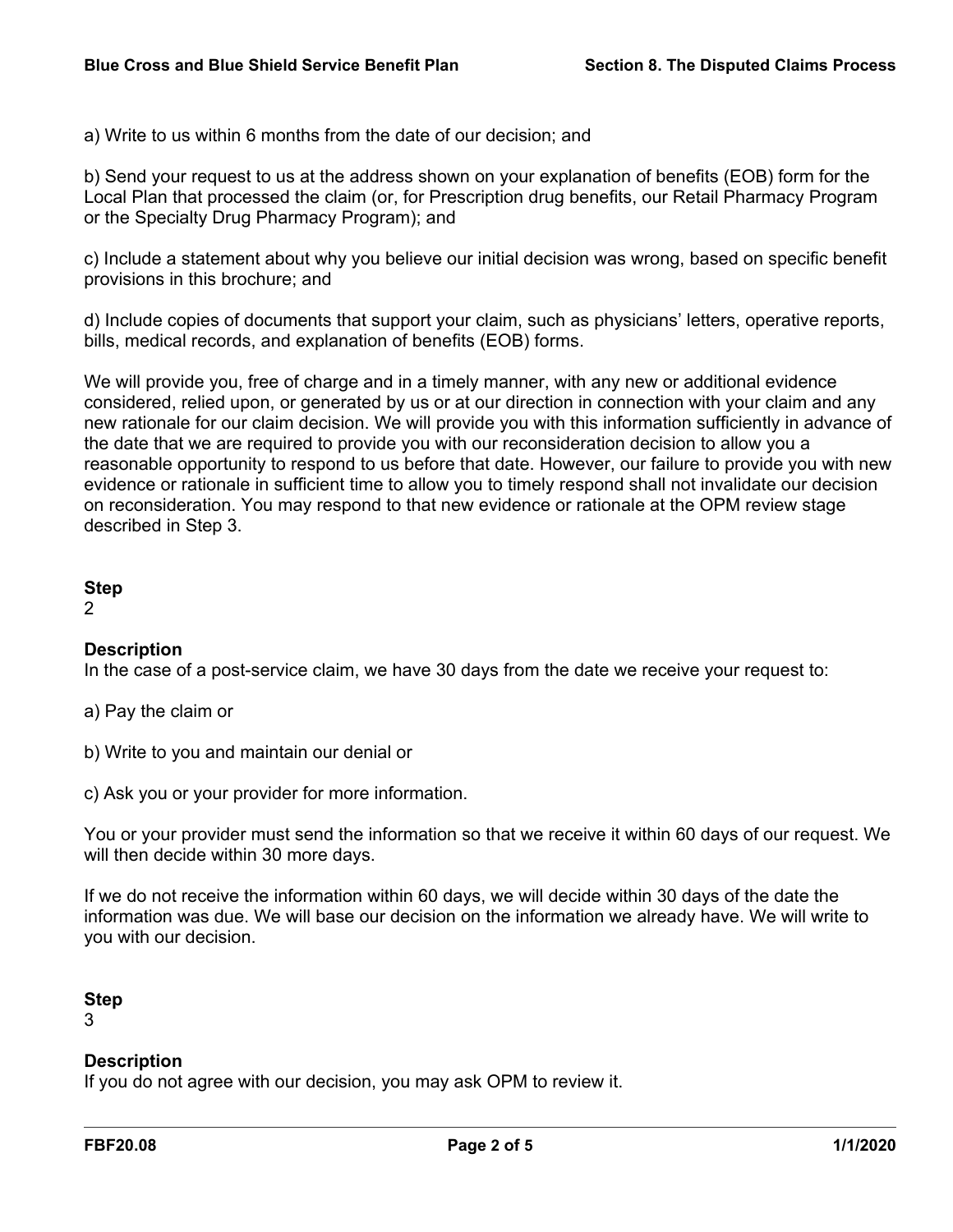You must write to OPM within:

- 90 days after the date of our letter upholding our initial decision; or
- 120 days after you first wrote to us if we did not answer that request in some way within 30 days; or
- 120 days after we asked for additional information if we did not send you a decision within 30 days after we received the additional information.

Write to OPM at: United States Office of Personnel Management, Healthcare and Insurance, Federal Employee Insurance Operations, FEHB 1, 1900 E Street NW, Washington, DC 20415-3610.

Send OPM the following information:

- A statement about why you believe our decision was wrong, based on specific benefit provisions in this brochure;
- Copies of documents that support your claim, such as physicians' letters, operative reports, bills, medical records, and explanation of benefits (EOB) forms;
- Copies of all letters you sent to us about the claim;
- Copies of all letters we sent to you about the claim;
- Your daytime telephone number and the best time to call; and
- Your email address, if you would like to receive OPM's decision via email. Please note that by providing your email address, you may receive OPM's decision more quickly.

Note: If you want OPM to review more than one claim, you must clearly identify which documents apply to which claim.

Note: You are the only person who has a right to file a disputed claim with OPM. Parties acting as your representative, such as medical providers, must include a copy of your specific written consent with the review request. However, for urgent care claims, a healthcare professional with knowledge of your medical condition may act as your authorized representative without your express consent.

Note: The above deadlines may be extended if you show that you were unable to meet the deadline because of reasons beyond your control.

#### **Step**

4

### **Description**

OPM will review your disputed claim request and will use the information it collects from you and us to decide whether our decision is correct. OPM will determine if we correctly applied the terms of our contract when we denied your claim or request for service. OPM will send you a final decision within 60 days. There are no other administrative appeals.

If you do not agree with OPM's decision, your only recourse is to file a lawsuit. If you decide to sue, you must file the suit against OPM in Federal court by December 31 of the third year after the year in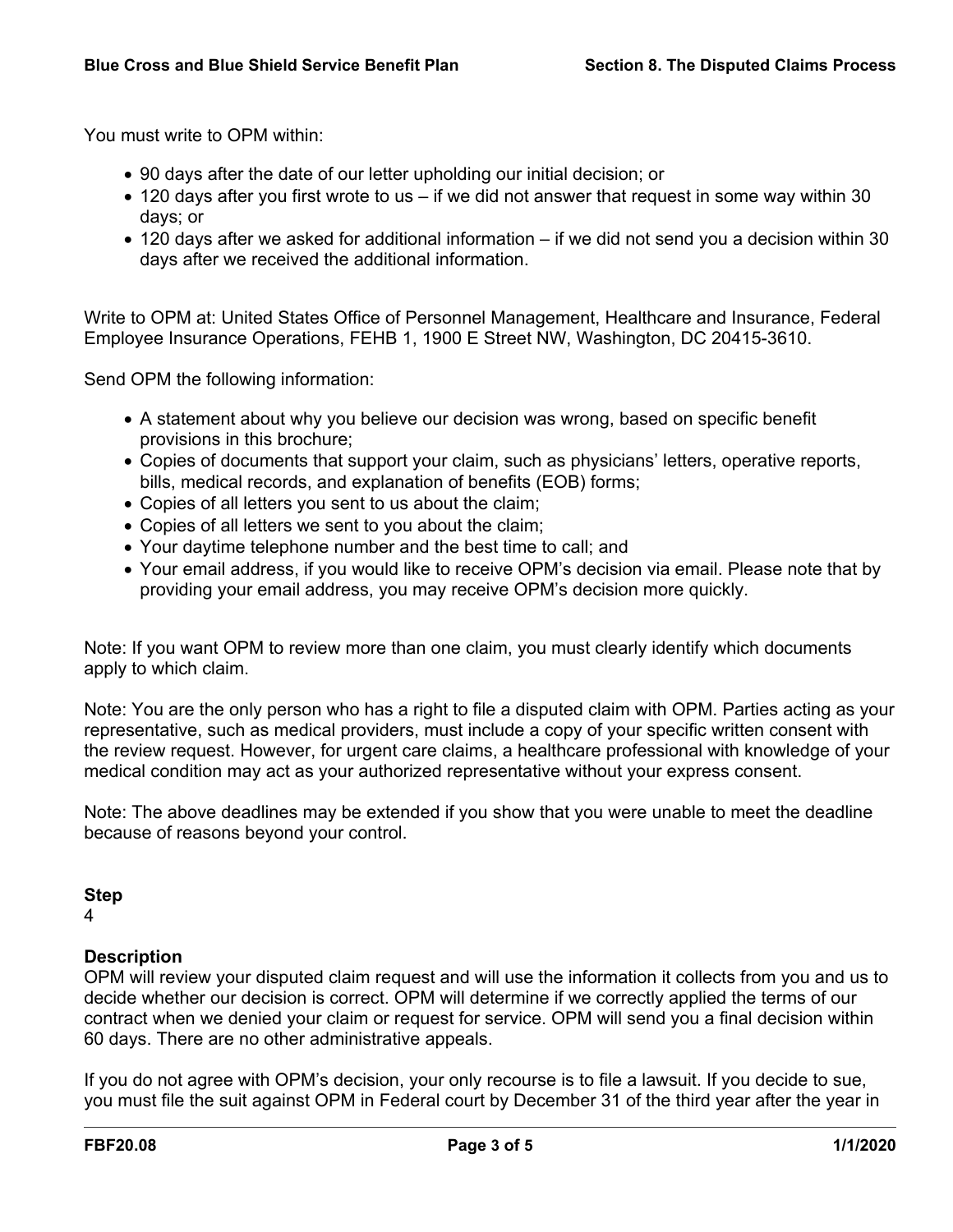which you received the disputed services, drugs, or supplies, or from the year in which you were denied precertification or prior approval. This is the only deadline that may not be extended.

OPM may disclose the information it collects during the review process to support their disputed claims decision. This information will become part of the court record.

You may not file a lawsuit until you have completed the disputed claims process. Further, Federal law governs your lawsuit, benefits, and payment of benefits. The Federal court will base its review on the record that was before OPM when OPM decided to uphold or overturn our decision. You may recover only the amount of benefits in dispute.

Note: If you have a serious or life-threatening condition (one that may cause permanent loss of bodily functions or death if not treated as soon as possible), and you did not indicate that your claim was a claim for urgent care, then call us at the customer service telephone number on the back of your ID card. We will expedite our review (if we have not yet responded to your claim); or we will inform OPM so they can quickly review your claim on appeal. You may call OPM's FEHB 1 at 202-606-0727 between 8 a.m. and 5 p.m. Eastern Time.

Please remember that we do not make decisions about Plan eligibility issues. For example, we do not determine whether you or a dependent is covered under this Plan. You must raise eligibility issues with your agency personnel/payroll office if you are an employee, your retirement system if you are an annuitant, or the Office of Workers' Compensation Programs if you are receiving Workers' Compensation benefits.

**Disputed** claims process steps disagree post-service claim services drugs supplies pre-service precertification personnel management required appeal explanation benefits EOB local prescription retail specialty reconsideration